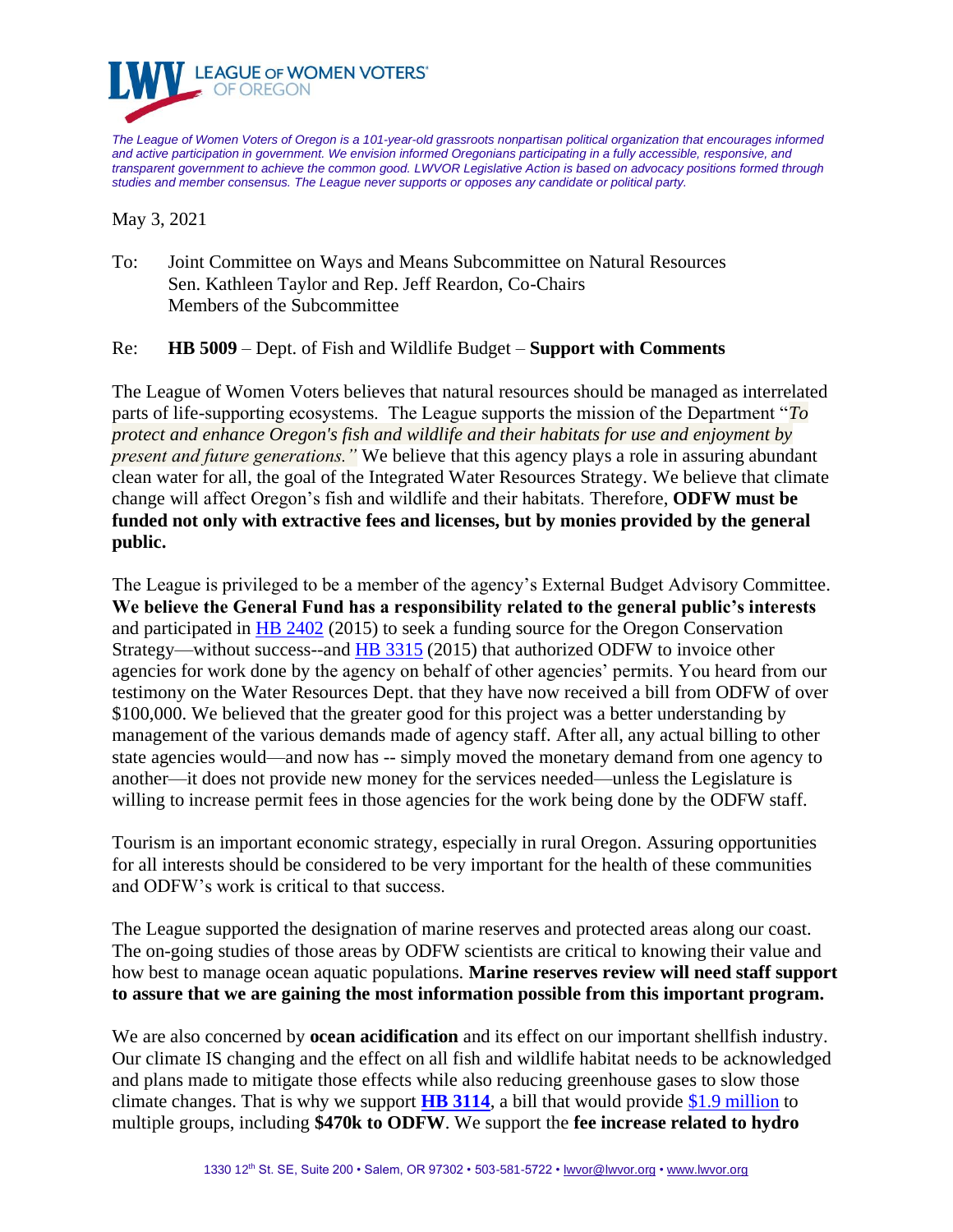**projects** (**[HB 2143A](https://olis.oregonlegislature.gov/liz/2021R1/Downloads/MeasureDocument/HB2143/A-Engrossed)**), **25% of which would be provided to ODFW**. (*The Water Resource Department (WRD) estimates the fee increase will result in an additional \$759,344 Other Funds in the 2021 biennium. The fee revenue is split between WRD (9%), Oregon Department of Fish and Wildlife (ODFW) (25%), and Department of Environmental Quality (DEQ) (66%). WRD will transfer funds to ODFW and DEQ.)*

Rep. Holvey expressed concerns around the **Aquatic Invasive Species program.** We are grateful for his attention to this issue. Having been a part of the creation of this inspection program because the cost to infrastructure of having those invasives in Oregon is why we continue to support the program, both in the Marine Board (as collectors of monies through a fee) and ODFW related to hopefully catching any invasives that may arrive in Oregon—before they damage or destroy that infrastructure. The good news is that our neighboring states have created similar inspection programs which help our vulnerability. But **this program is critical to the health of our water infrastructure so your on-going oversight is appreciated.**

LWVOR **supports the work of our Oregon State Police Fish and Wildlife Division**. Their presence in many rural areas of the state **provide public safety** beyond their work related to enforcement of fish and wildlife laws.

Although the League will not provide input on all the **Policy Option Packages** of the agency, we offer comments on the following:

**POP 090**: We express concern around the recommendation to fund shift 17 positions within the **Native Fish Conservation program. Those positions are critical to the agency and we need to be sure they continue** on behalf of Oregonians.

**POP 103:** Not in the Governor's budget, but extremely critical due to the drought in the **Klamath basin is 1 FTE (\$134, 500 GF/\$124,500 OF) for a biologist** for this work.

**POP 106:** The League of Women Voters of Deschutes County has been involved in work related to water in the Deschutes basin. **This position (\$105k) meets the agency's obligations in their agreement with the Central Oregon Irrigation District**.

**POP 112—with additional positions:** The League supports **the establishment of a [Habitat](https://www.dfw.state.or.us/agency/budget/docs/21-23_GRB/K.%20Proposed%20Habitat%20Division.pdf)  [Division](https://www.dfw.state.or.us/agency/budget/docs/21-23_GRB/K.%20Proposed%20Habitat%20Division.pdf)**, in part from programs in other divisions, but also **for 7 FTE (\$1,467,894 GF).** As you saw in the agency's slide presentation, **more Oregonians enjoy passive enjoyment of our fish and wildlife than extractive enjoyment.** Both are important to Oregonians, but it's time to reestablish this division and we all should pay for those opportunities.

**POP 114:** Not in the Governor's budget, but it is important that basin water planning continue around Oregon and this agency has a role to play in **local water planning efforts: 2 FTE (\$472,885).** Place-based planning has been successful but the voice of ODFW needs to be at the table during discussions and as solutions to water quantity and quality projects are considered. Some of these current 4 planning efforts are beginning to consider solutions to providing abundant clean water for all in each area.

**POP 115:** The League continues to focus on water and the need for multi-agency work around the Integrated Water Resources Strategy and the 100-year water vision. No more important project exists currently in Oregon than decisions on **reallocation of water in the Willamette Basin**. The fish need a voice and that voice is **3 FTE (\$700,248)** in this agency. It will be